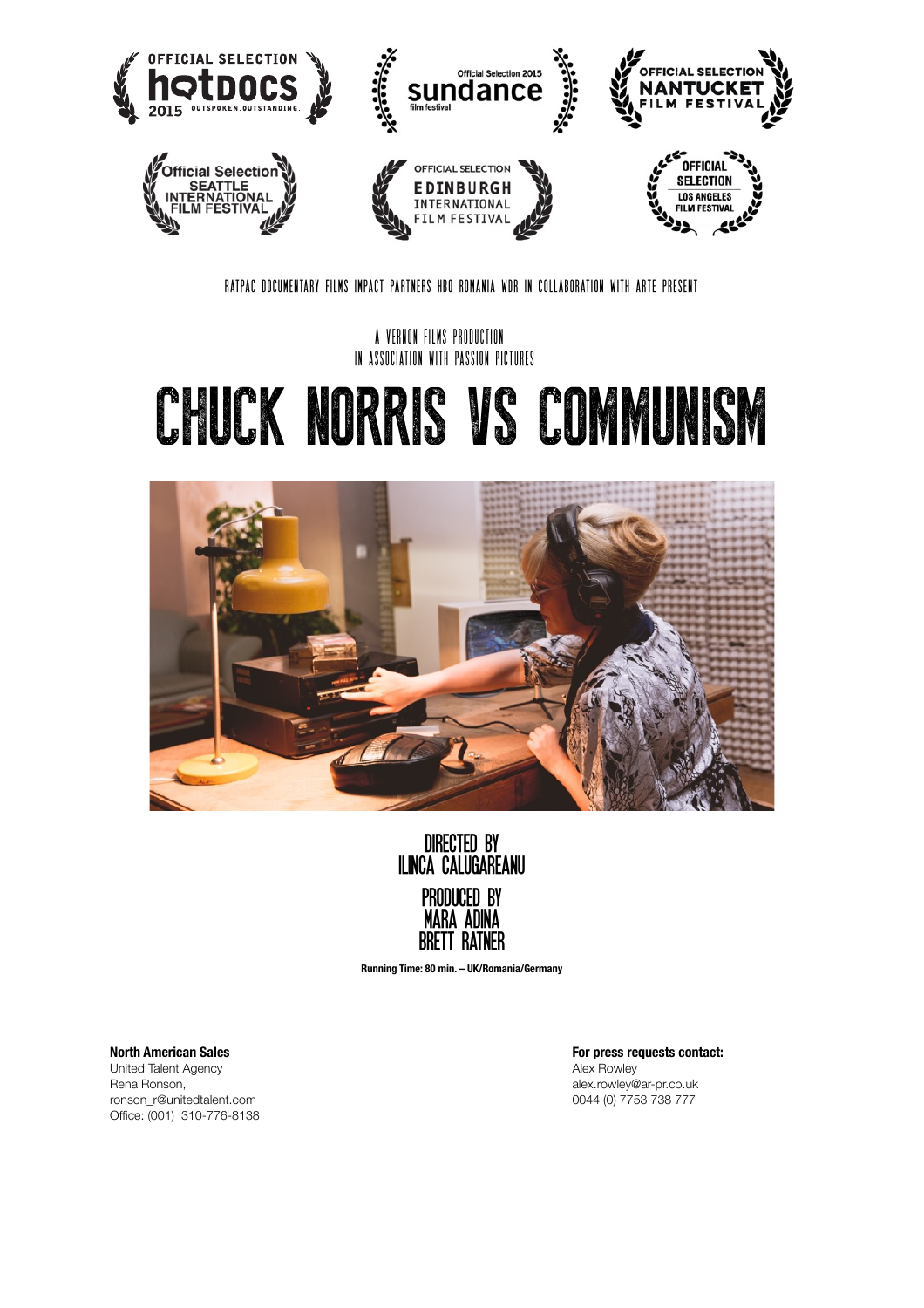# **THE FILM**

In 1980s Romania, thousands of Western films smashed through the Iron Curtain opening a window into the free world for those who dared to look. A black-market VHS racketeer and a courageous female translator brought the magic of film to the people and sparked a revolution.

# **SYNOPSIS**

Communist Romania -1980s.

Culturally isolated, ideologically censored; all images of life outside the Iron Curtain are cut off and TV is reduced to a couple of hours of propaganda bulletins each day. From the drab concrete housing blocks to the food ration queues, an overwhelming fear of state surveillance had prevented the people from stepping out of line. But there was one window into the free world available to anyone who dared to look.

In the mid-1980s, thousands of Hollywood films were smuggled into the country through a well-oiled operation that swelled and swelled until it reached millions across Romania. The films were dubbed by one courageous female translator whose distinct voice captivated the whole nation and became a symbol of freedom.

The fearless stories of action heroes like Chuck Norris and Jean-Claude Van Damme captured every child's imagination, but it was the lavish settings and backdrops that mesmerised this unique audience. For the first time people saw what had been denied to them: supermarkets stacked full of food, the trappings of wealth, the latest fashions, super cars, and most of all, freedom.

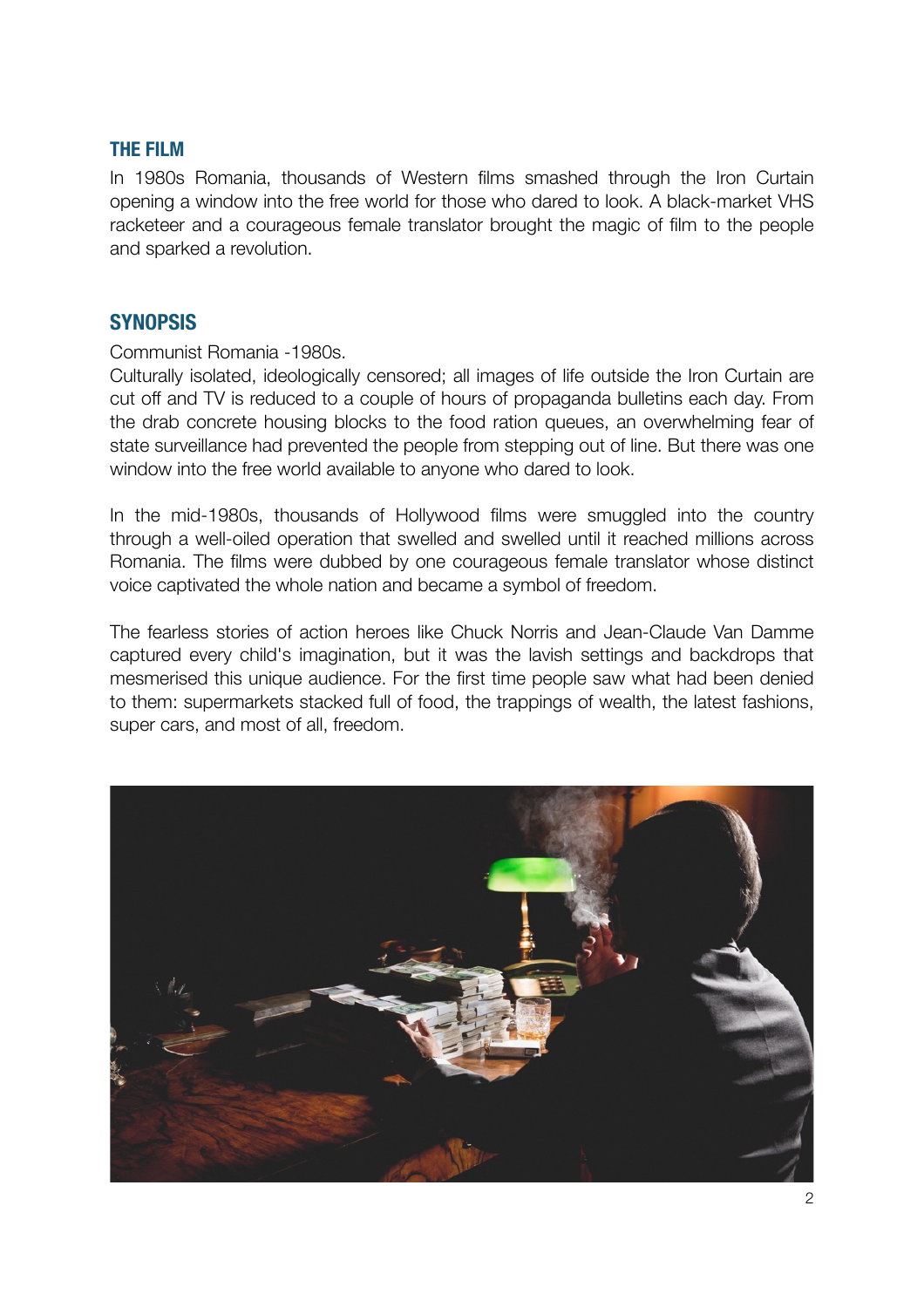

# **THE BLACK-MARKET OPERATION**

In mid-1980s communist Romania, under the noses of Nicolae Ceausescu's secret police, hundreds of VHS tapes of American blockbuster movies were trafficked into the country. The smuggled films – mostly consisting of martial arts, horror and action thrillers – were dubbed and distributed through an underground black-market. Driven by an audience eager for a glimpse into the forbidden West, a network of underground videotheques sprung up across the country. Any public space with seating – homes, student centres, theatres, workers' clubs, and even opera houses – was converted into an underground cinema. As a large collective audience began to build in these venues, often watching several movies each night, the films spread like wildfire through word of mouth. But with everyone looking over their shoulder, the people were fearful of being turned in to the secret police.

The atmosphere was filled with danger and suspicion, especially when the regime started clamping down on the secret screenings. Video players were confiscated, and organisers of the viewings were called in for questioning. It seemed as if it was only a matter of time before the State would stamp out the operation altogether.

## **THE POWER OF CINEMA**

The excitement of these film nights, coupled with the ingenuity of the organisers in subverting the cultural stranglehold of the regime, created an atmosphere reminiscent of landmark moments in the history of cinema. The space and logistics of the screenings, the imagery of rows of faces in crowded rooms lit by flickering monitors, plus the audience's total immersion, brings to mind the first pioneering showings of films at the turn the century, for example the Nickelodeon era. The difference here was that the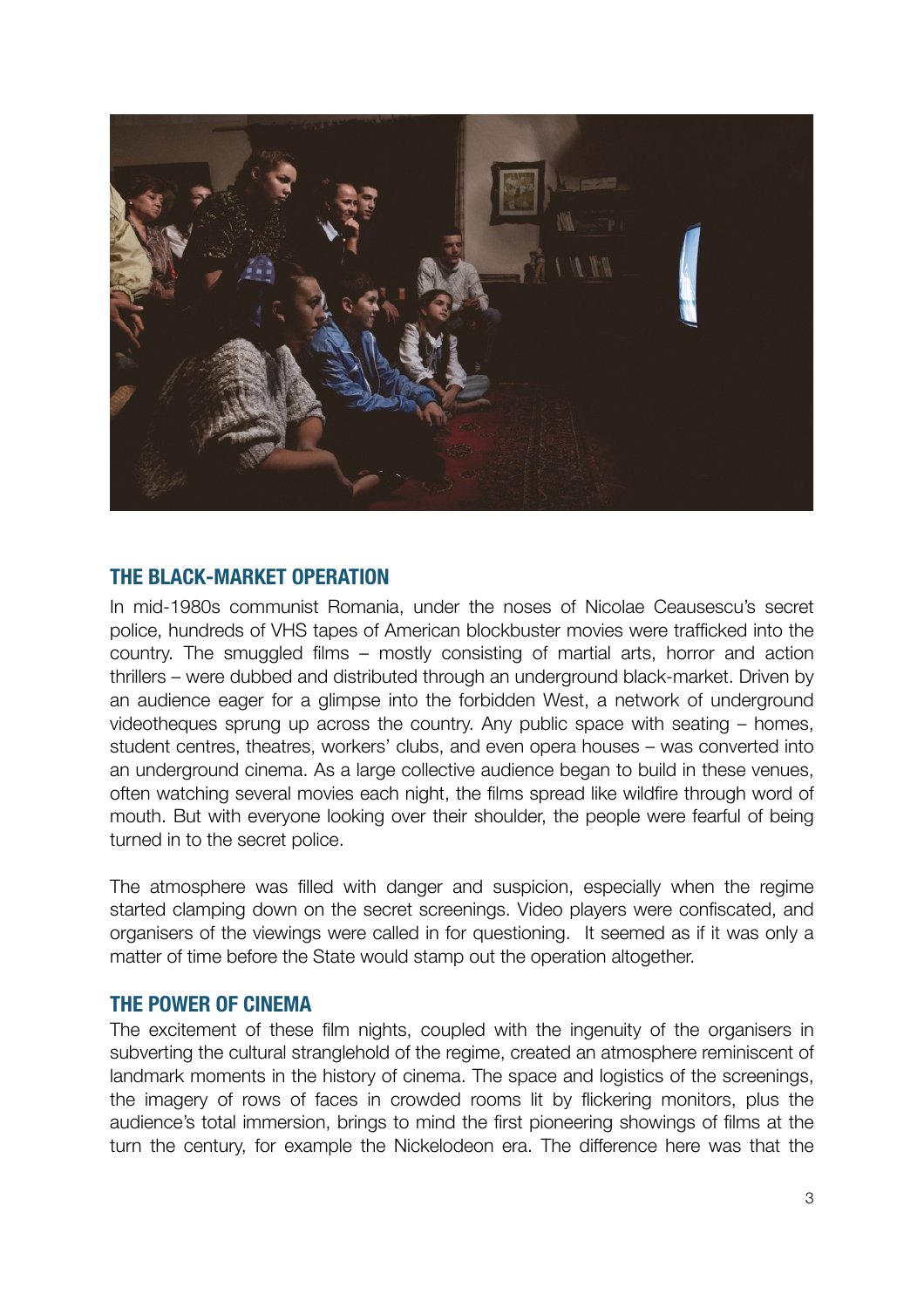videotheques created a cinema experience that was underpinned by subversion and politics.

# **CINEMA AS SILENT RESISTANCE**

Western films lit up a grey country that had been stripped of its soul. Having been denied a free press, and with television and radio broadcasts restricted to a few hours of state propaganda each day, the people saw – some for the first time – a brighter future and the possibility of a new way of life. The action heroes of Western movies – be it Bruce Lee, Sylvester Stallone or Chuck Norris – put a human face on the fight that was to come. The romances humanised the ideals of a mass audience who were thirsting for change, while the flashy cinematography enriched a drab and listless landscape.

The context in which these Western films were seen made them revolutionary, despite their content often seeming to be the opposite. In an oppressive regime, cinema nurtured freedom, democracy and choice. As one interviewee who was at the forefront of the 1989 revolution says: "The tapes were part of our silent resistance. They fed our hope that things will change and they did change!"

# **FEATURING**



**IRINA** is a passionate, determined woman whose shrill but zealous voice vicariously inspired a whole country. During the day, Irina translated films for the National Television's Censorship Committee, witnessing the absurdity of the regime that was quickly eradicating any Western information. For VHS racketeer, Zamfir, who she met in 1985, Irina dubbed the lines of all the

characters in black-marketed films – from Chuck Norris and De Niro, to Jane Fonda and ET. Her voiceover, as opposed to subtitles, was a crucial democratizing feature of the viewing experience (whilst Irina's occasional translation errors provided several in-jokes, which circulated amongst viewers).

Irina's dedication to the network – which she saw as a battle "even though small, still very significant in a time when all seemed impossible" – meant she was dubbing an average of seven films in a row and, by her own estimation, more than 3,000 movies in total. This made her an invaluable partner in the VHS underground business, despite Zamfir's constant suspicion that she might be a secret agent. Risk was everywhere,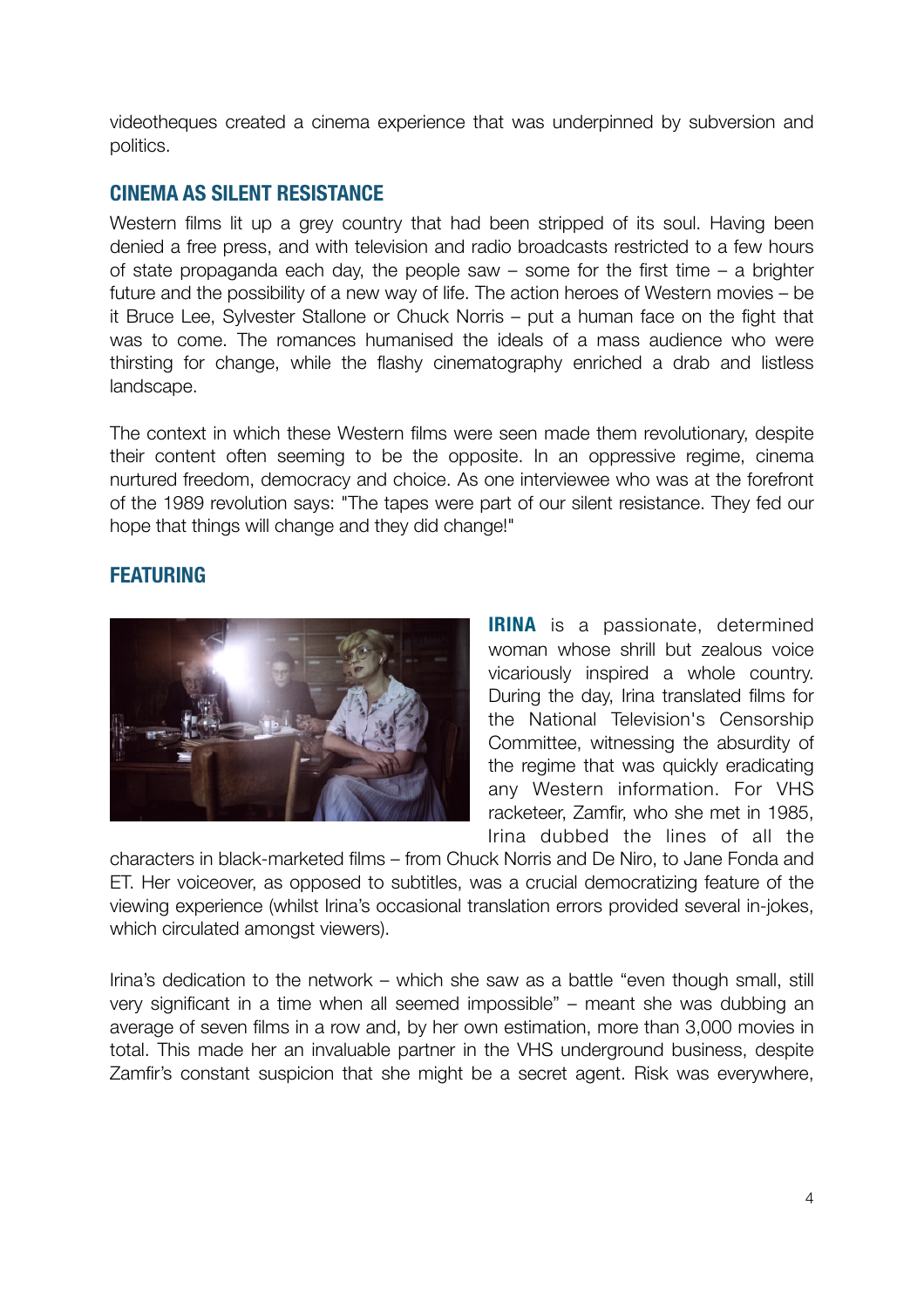coming as close as a secret agent in an elevator whispering to her: "I heard you dubbing last night..."

**ZAMFIR** is a man with a dark past, who spent most of his youth in jail doing hard labour. Upon leaving prison, Zamfir decided that if he "broke one rule of the game, might as well break them all" and he began the underground VHS operation.



Zamfir rose to the head of a nationwide black-market industry, becoming one of the most powerful and wealthy men in the country, and a significant threat to the regime. Those around Zamfir describe him as shying away from attention, a "man in the shadow" who, even at the height of his success, always preferred to operate from the fringes of society.

Is he a hero of the people, an underground revolutionary, or a corrupt collaborator of the system, whose only goal is to gain power and wealth at any cost?



**MIRCEA** entered Zamfir's life abruptly and sold himself as someone who simply wanted to work for an important network and an important man. A chilling character who speaks in cold and calculated sentences, Mircea kept close to Zamfir at all times, fascinated by someone he saw as a truly great man. In his words, "For me, there's my mother, my wife and Mr. Zamfir."

In a dramatic twist, Mircea was revealed to be a secret police officer, hidden in plain sight. In many ways, Mircea represents the corrupt and contradictory regime, easily manipulated, or turned, by those who knew how to play the game.

## **THE INTERVIEWEES**

An entire generation of Romanians grew up watching VHS films that were smuggled into the country. From young children to adults, all across the country, the VHS films left a lasting mark on the people. It is their voices that speak loudest in this story. The people take us on a vivid journey through their textured,



often humourous, memories. They relive each second of those times, still able to taste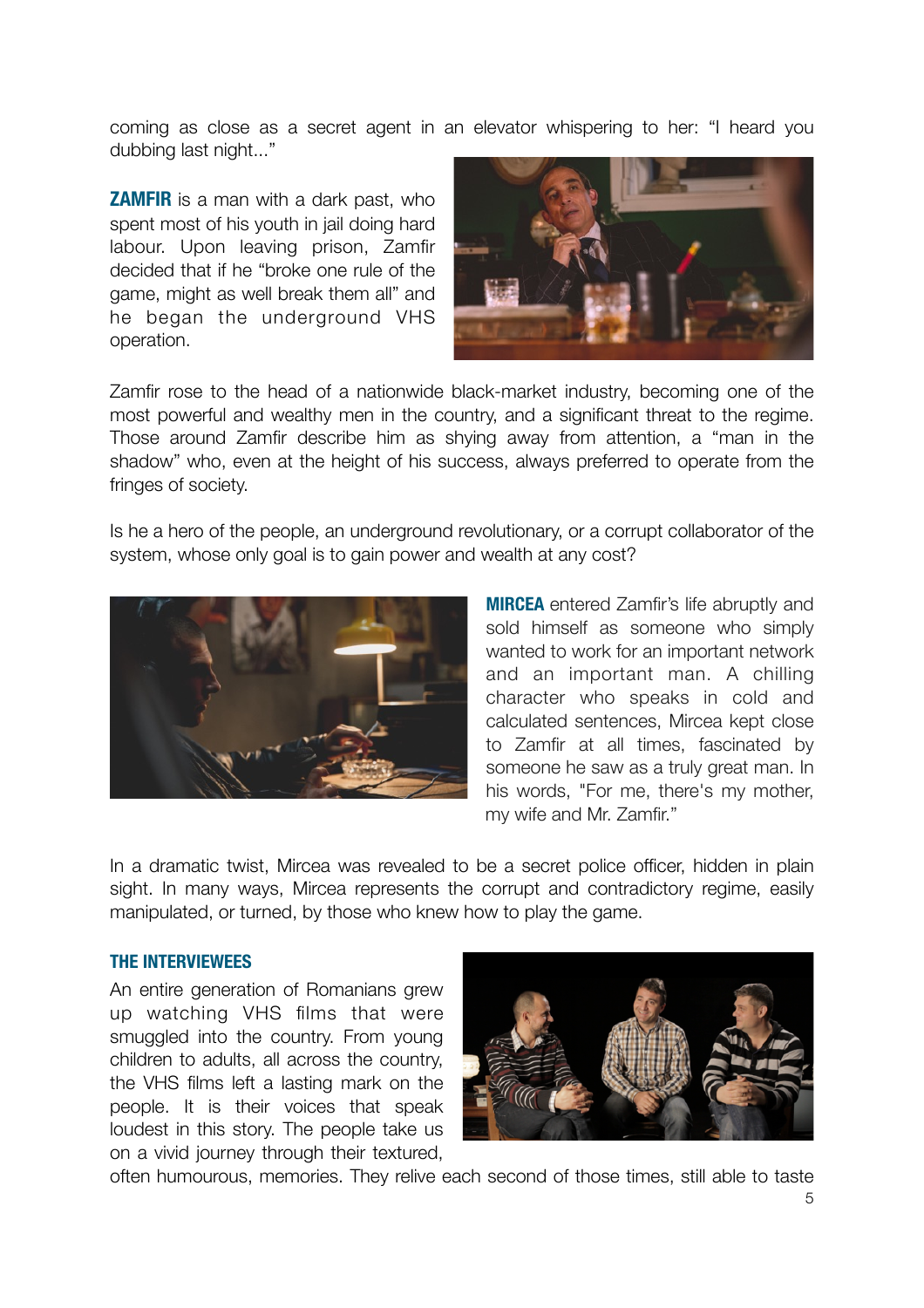the smoky air of the dark screening rooms, where they would often watch five films in a row. We hear childhood memories of screenings when the lives of action heroes felt more real than the world around them. We hear what *Last Tango in Paris* can mean when its the first uncensored film you ever see. The people tell us about the magical sense of togetherness they felt through the shared experience of watching these movies in a suffocating communist state. They tell us about the world they saw in the films - a world that at first glance had everything they could not have: the big streets, the fancy apartments, the shiny cars, the dazzling fashion. But beyond all that, as one of the interviewees tells us, " there was a whole life in that VCR!". It was an uncensored life of freedom and choice, a life of colour and joy.

# **INTERVIEW WITH DIRECTOR ILINCA CALUGAREANU AND PRODUCER MARA ADINA**

# • **When and how did the idea first come to you to make the film?**

**ILINCA:** It came to me in November 2011. I was filming at the European Psychoanalytic Film Festival in London. Sitting in a Q&A, I realized that the person just in front of me was Irina Nistor. She asked a question and the sound of her voice brought back my whole childhood. I felt a little bit starstruck because I already knew about her dubbing and how famous her voice became across the country. I had seen her on TV a few times after the Revolution. A few days passed with me telling people about her, and at some point in the middle of all that, I thought this would make such an incredible documentary. I emailed her and explained I wanted to make a film about her and the tapes. A whole week passed and she hadn't responded. So I emailed again and asked "How can I convince you to be part of this?", to which she replied with one line: "I am already convinced!"

**MARA:** The night she returned from the festival, Ilinca called me to tell me about Irina. I didn't know anything about her or the VHS operation at the time and I remember being totally transfixed by the story. It was a wonderful feeling, to find a story that confirms something that most filmmakers dream of – that film can indeed change peoples' lives.

# • **What convinced you this would make a good film?**

**ILINCA:** It was a gut feeling at the start, more so than rationalising the power of the story too much. As I was telling people about it, I realised how unique Irina's voice and the phenomenon itself was. I also understood the significance of what she did, and how people in Romania couldn't watch films in the same way those in the West could. I knew we had a once in a lifetime opportunity to tell this untold story that the world needed to hear, a story filled with joy and magic from a part of the world that most film audiences don't know much about.

**MARA:** Aside from my personal feelings, it was about people's reactions to the story whenever I would start describing it. No one could believe that such an incredible and largely unreported phenomenon existed. For me this film rises above its narrative to tell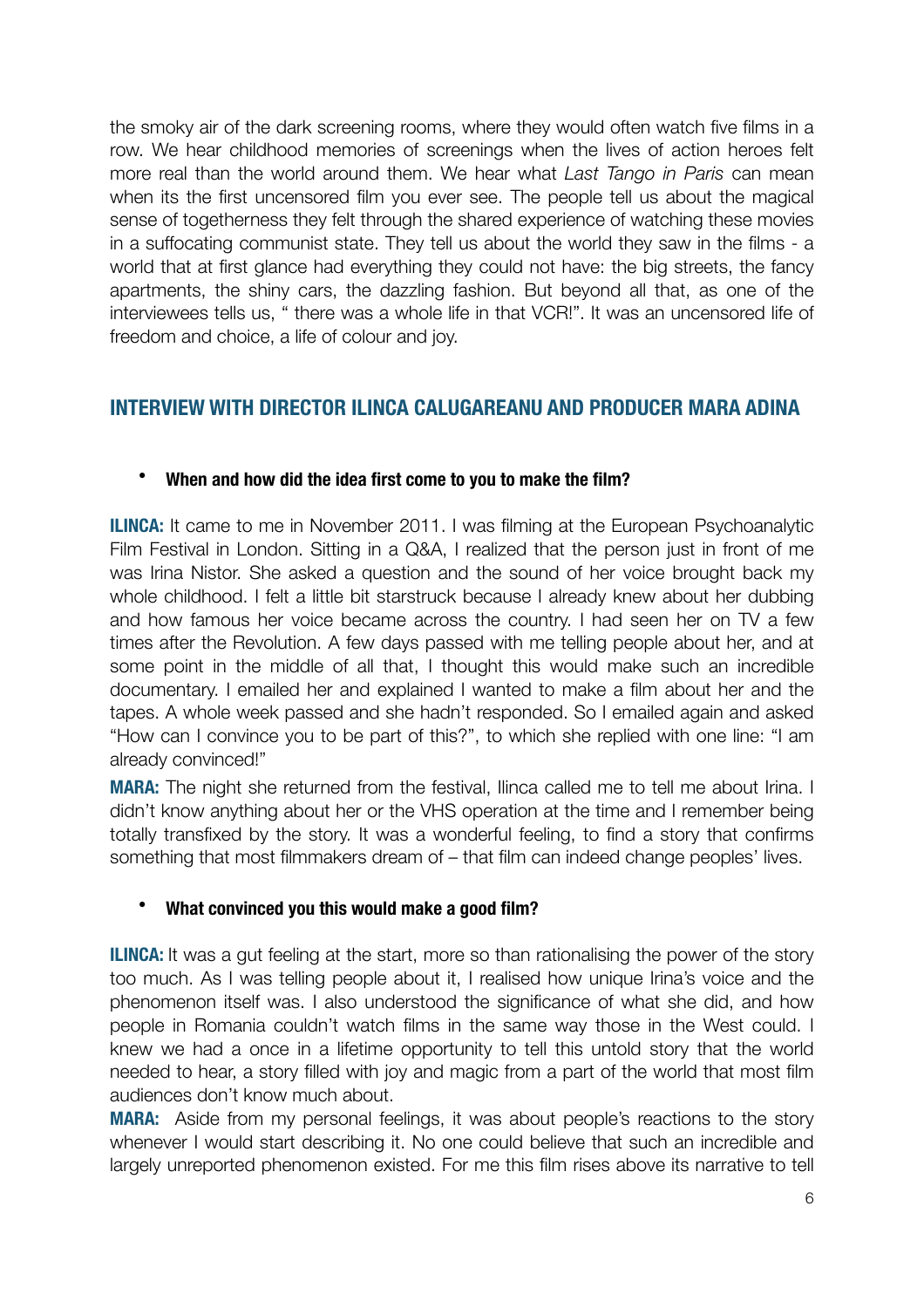a story of something which is in all of us: an ability to rise above all obstacles and find the power to try to achieve what we want.

# • **What is the film about?**

**ILINCA:** I was 6 years old and my parents found a way to borrow a VCR. They invited all their friends over and all night they watched grainy VHS tapes of American films. I remember all the movies I watched and especially how I felt when I stepped into the living room. It was like walking into a different dimension – a secret, magical and free world. There were millions of other Romanians who secretly watched films like we did. We all grew up with the feeling that Chuck Norris was more real than the reality presented to us in the propaganda news. Those tapes and their heroes changed a whole generation. So for us, this film is about the magic of film and the power it has to change our lives. One of the biggest threads for me is about the shared experience of watching films in a dangerous and underground space. Movies meant so much more to the people in this film; it was a completely different viewing experience than the one we can relate to today. It is about the way films leave a mark on your life to the point of being able to taste that experience, even after decades have passed.

# • **What were the main challenges in making** *CHUCK NORRIS VS COMMUNISM***?**

**ILINCA:** The first challenge was finding the best way to tell the story. "Don't let this story down" is the sentence that stayed with me throughout the process. It was a journey of trying and failing. For quite some time, the main quest was finding the central character. After which, the question of "should we go with animation or re-enactment?" became central. We were constantly guided by the desire to create a cinematic experience, a film that would reach as many people as possible despite the language barrier.

**MARA:** It was a difficult film to finance. Ilinca is a first-time feature film director, which is always hard. But to top it all off, we also set out to do something very ambitious and expensive with the story. We travelled around Europe to all the pitching forums and markets for two years, and discussions with financiers were "one step forward, ten steps backwards." One of the difficulties was that our approach to the film was something European broadcasters were not so comfortable with. But we never allowed ourselves to think that the film would not happen. It was clear to me from the beginning that in order to make the film, the way we saw it, we needed executive producers who would stand by us and give everyone confidence in the project. I also knew that John Battsek and Passion Pictures would be the perfect fit for us, because of the stories they pick and the manner in which they produce them. I had no contacts, so it took me about two months of planning and three weeks of incessant calling to get a meeting which ended with 'we love it, we're on board'. They helped immensely by giving funders confidence in what we were setting out to achieve, but they were also integral to the creative process, and it has been an absolute joy working with them.

## • **Would you consider** *CHUCK NORRIS VS COMMUNISM* **a political film?**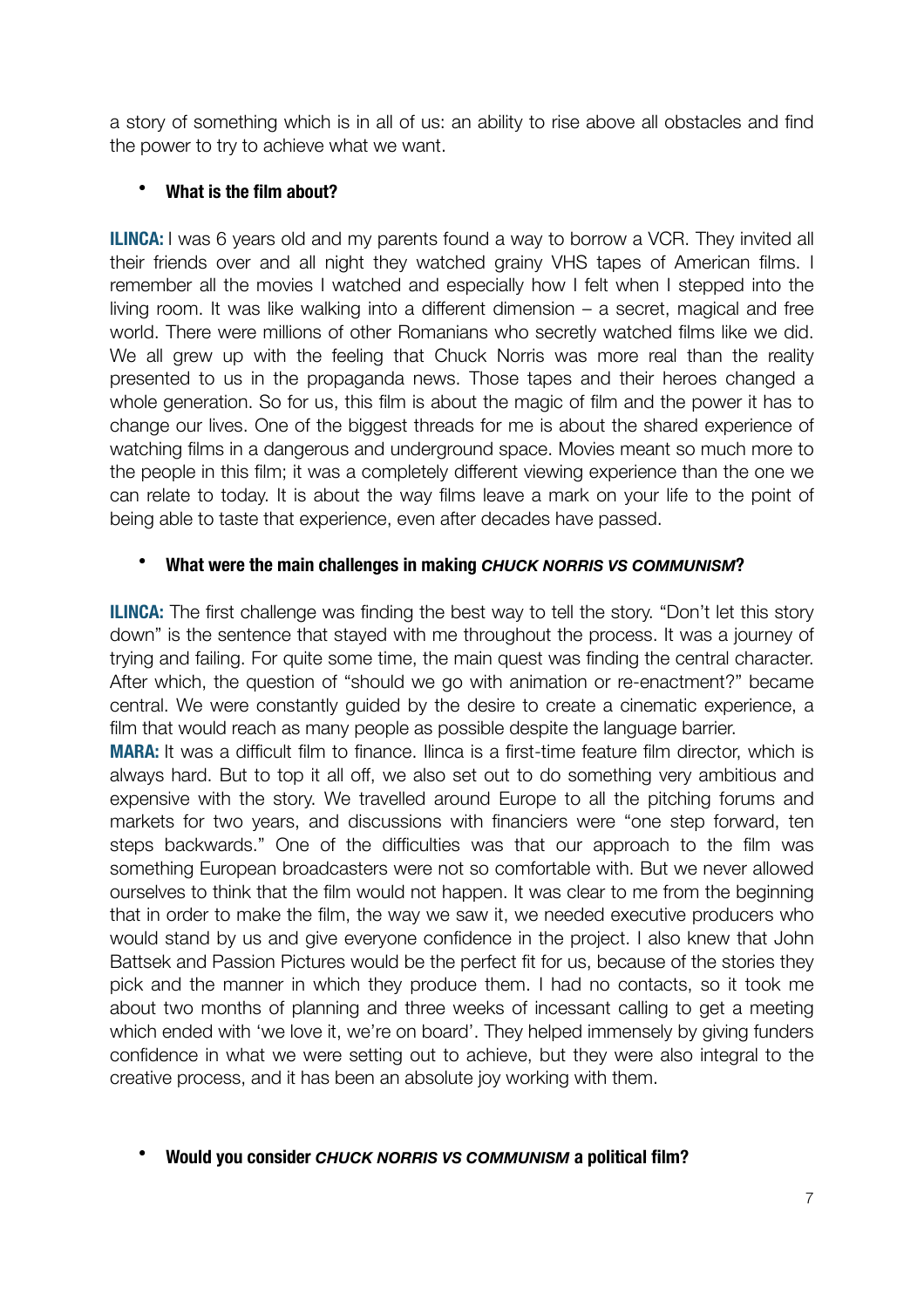**ILINCA:** The story has many dimensions and can speak to people about many different things. It has a political dimension, in that it shows how a dictatorship can affect people at many different levels. It is a film about censorship and freedom of speech as well, but it also shows how sometimes the smallest acts of resistance can be the catalysts for change.

**MARA:** It was never the goal to make a political film. It was actually something we wanted to avoid to some extent. There are some great political/historical docs and fiction films about Communism out there, so we didn't feel we needed to add to that. We wanted to make something captivating and entertaining, and in doing so, make a topic that is often depicted in quite a dark manner accessible for Western audiences.

# • **How did you decide who to interview?**

**MARA:** There were some key people involved in the production of the tapes who we knew we wanted to interview, like Zamfir and Mircea. Irina told us about them during our first encounters. Through them we found others who were involved in the VHS phenomenon. To find those who watched the films and had good stories to share, we started by searching online, on all the chat forums, websites and articles that had any mention of the tapes.

**ILINCA:** I got in touch with the people we found and set up meetings so we could get to know each other. These were quite brief though because I didn't want to talk about the films and their memories before turning the camera on. I try to avoid asking people to repeat stories or phrases because I always sense something artificial on the second go. So we got to know each other during the interviews, which were quite long and we took our time to get to the heart of their stories and memories. Through these first interviewees I found many others, because almost everyone you meet in Romania has a good story to share about the tapes and Irina's voice. There is a lot of nostalgia for those experiences and the unique way in which they consumed films.

# • **How did you decide on the style to conduct the interviews in?**

**ILINCA:** The props we used in the interview set are all from the 80s. I wanted to take the interviewees back in time and I do think the set helped them. The first few interviews we shot were only with one person at a time. By the third or fourth interview, I realised something. One of the interviewees came with his wife, who was too shy to be interviewed. She sat off camera but still interjected, commenting on what he was saying. I could see the interaction between them was much more genuine than what he was saying on his own. It made me realise that the interviews worked much better when people were together, so I started focusing on group interviews with friends and couples. They were so much more natural and relaxed telling each other stories rather than just answering questions.

## • **Was there any resistance from the Romanian government?**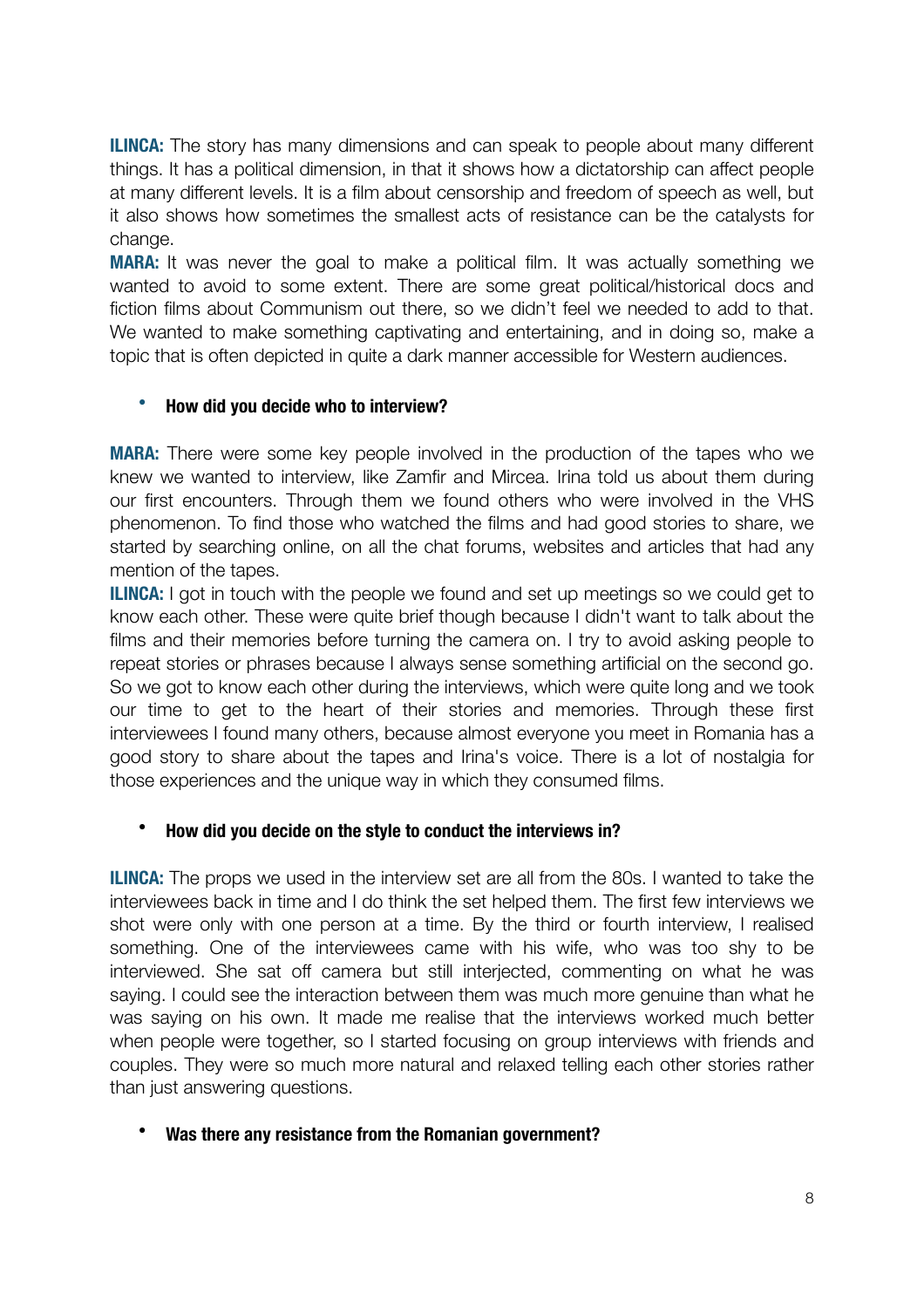**MARA:** It was very difficult to interview anyone from the secret police. We tracked a few of them down, as at one stage in the development of the film, we wanted to have their side of the story. I think many of them did not want to publicly admit to being secret police. Also, I think there are aspects to that side of history that are difficult to understand. In the end, it was for the best, as this film is about the people and their perspective on those years, so it would not have worked to have the secret police in the story.

**ILINCA:** A strange occurrence came through one of our interviewees. One day, he called me to say we had to meet. He told me that he had a friend still in the secret service, and that we should be careful as people were starting to ask questions about us and the film we were making. Nothing happened, of course, but it was odd nonetheless.

## • **How do you think Romanians will react to the film?**

**ILINCA:** We've already had a big reaction to the idea of the film, and I think people in Romania will love seeing this story. Everyone we met during the shoot had memories of these screenings and had many anecdotes. I think people will like to relive that time, and beyond that, the film will finally answer their questions about where the films came from, who the people behind the phenomenon were, and who Irina was.

# • **How did you start working together?**

**MARA:** We are sisters, but unlike what most people would imagine, we did not grow up with a dream to build a company and make films together. We spent our late teens and university years growing up in different countries. But despite the distances we were always incredibly close. By coincidence, we both ended up in London after Ilinca finished her masters in Manchester. The first time we worked together was on the first feature I produced, which Ilinca edited. When *Chuck Norris vs Communism* started, so did an incredibly powerful working relationship. I will never forget one particular moment about one year into the development of the project. We were at the end of three weeks on the road at pitching forums. We were sitting on a bench exhausted but also incredibly excited. I remember looking at Ilinca and we both realised we were thinking the same thing. Somehow, perhaps partly because of the bond we had as sisters, we had become a great team. Because of our level of mutual understanding we could help each other through our weaknesses and harness our strengths. Throughout the hard and lengthy process of making this film, it was our partnership and bond that pushed us to become better filmmakers and helped us to never stop, regardless of how impossible things seemed to be. But perhaps the best thing about us working together is that we always encourage each others dreams and aspirations for the film, no matter how ambitious or unachievable they might seem to others. In terms of the partners I wanted for the film, or the way in which Ilinca wanted to make it, we always told each other that anything is possible.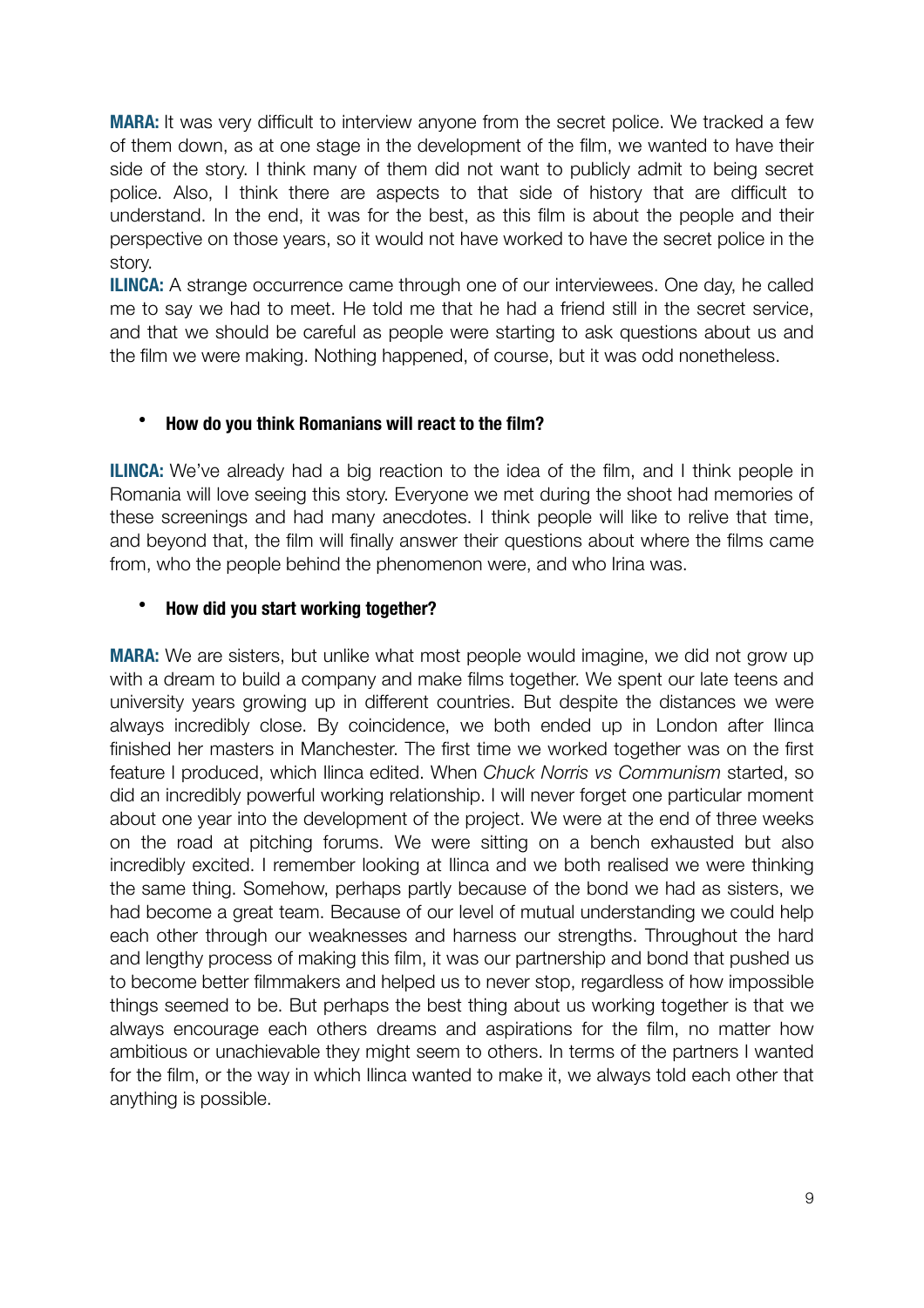# **FILM TEAM**

## **Director – Ilinca Calugareanu**

Ilinca Calugareanu is a London-based Romanian documentary filmmaker. She studied documentary filmmaking at Manchester's Granada Centre for Visual Anthropology. Her short films have been screened in festivals around the world. Calugareanu's credits include *The Writing on the Wall* (2006, Romania) and *Endgames* (2008, UK), distributed by the Royal Anthropological Institute. She has also been working as an editor for fiction and documentary shorts and features for the past 5 years. She has a background in anthropology with a focus on communist and post-communist Romania, which gives her a unique perspective on the story of the VHS phenomenon.

## **Producer – VERNON FILMS – Mara Adina**

Mara Adina started her career as a production manager and then line producer at Kuwait National Television (KTV), whilst also producing with several Middle Eastern production companies during her stay there. On her return to the UK, she produced her first feature film, *Making Ugly* (2011). Adina then established Vernon Films, an independent production company based in London. Currently she is in development on a feature film adaptation of *Death of a Salaryman*, by Fiona Campbell, directed by two-time BAFTA-winning director and Golden Bear nominee Adrian Sitaru. She has also released *Counterpart*, the first English-language film by Adrian Sitaru, which opened at Clermont Ferrand International Film Festival 2014 and has secured distribution in Europe, UK, and North America.

## **Producer – RATPAC DOCUMENTARY FILMS – Brett Ratner**

RatPac Documentary Films is a division of RatPac Entertainment, the film finance and production partnership of filmmaker Brett Ratner and Australian mogul James Packer. RatPac Documentary Films most recently premiered *Electric Boogaloo* to great acclaim at the Toronto Film Festival, as well as Roman Polanski's *Weekend of a Champion*, and will premiere the award-winning *Night Will Fall* on HBO in January 2015. Brett Ratner previously produced the controversial Sundance documentary *Catfish*; the acclaimed HBO documentaries *Helmut by June*, about the legendary photographer Helmut Newton and *I Knew It Was You: Rediscovering John Cazale*; and, for PBS, the Emmy-nominated American Masters production, *Woody Allen – A Documentary*.

## **Executive producers – PASSION PICTURES – John Battsek & Nicole Stott:**

Passion Pictures is one of the most prolific feature documentary production companies in the industry. From the Academy Award-winning *One Day in September* in 1999, Passion has been involved in over thirty high-profile documentaries, including *Searching for Sugar Man* (Academy Award winner, 2013), *The Imposter* (BAFTA winner, 2013), *Restrepo* (Academy Award nominated, 2011), *Sergio* (Academy Award shortlisted, 2010) and *The Tillman Story* (Academy Award shortlisted, 2011). In 2014, Passion had four films premiere at the Sundance Film Festival, including *The Green Prince,* which opened the festival and went on to win the Audience Award. In the same year, *The Great Invisible* won the Grand Jury Prize at SXSW. In 2015, Passion will launch three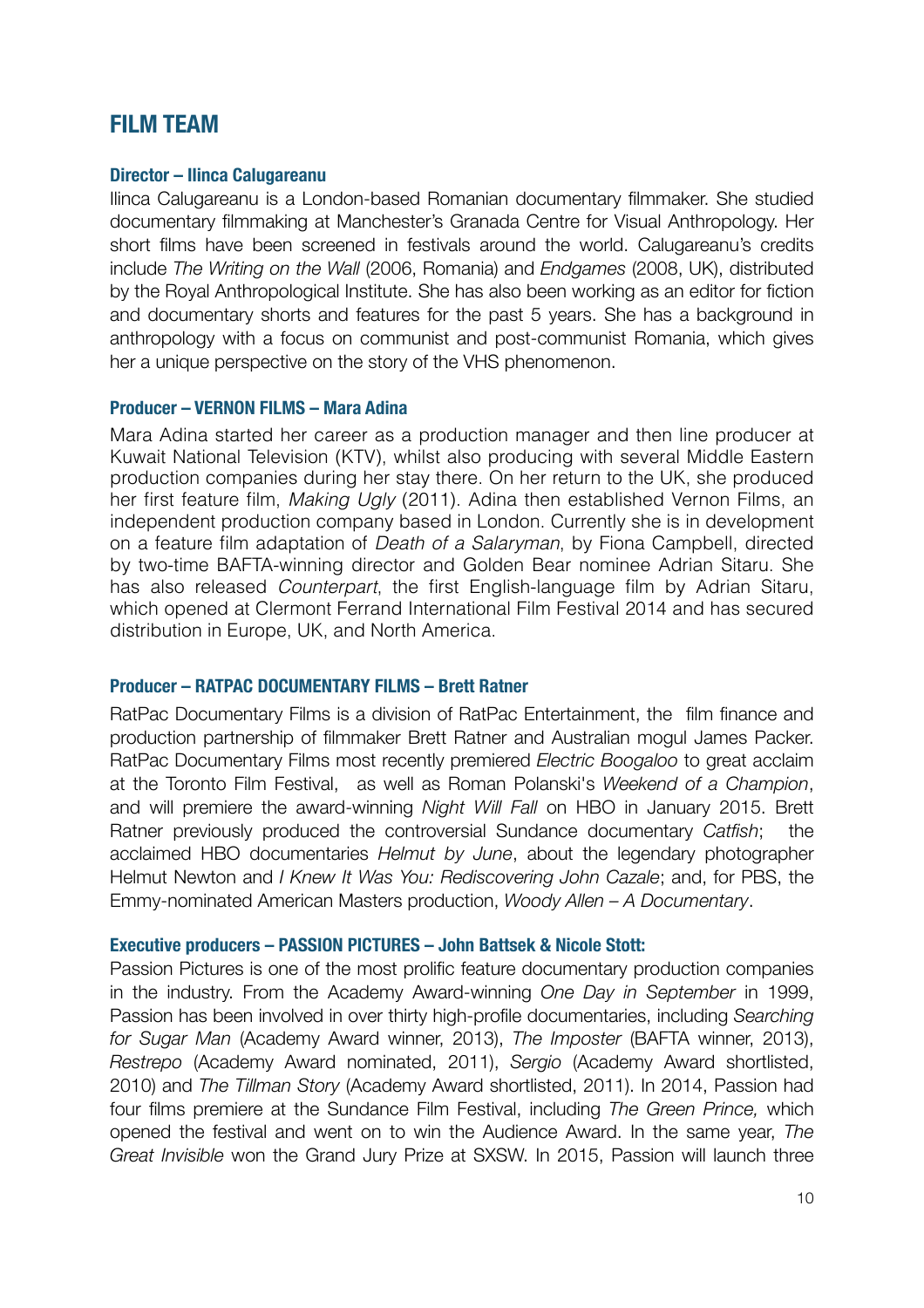new films at Sundance Film Festival, including *Listen to Me Marlon*, *National Lampoon: Drunk Stoned Brilliant Dead* and *Chuck Norris vs Communism*.

## **Executive producers – IMPACT PARTNERS – Dan Cogan & Jenny Raskin:**

Since its inception in 2007, Impact Partners has been involved in the financing of over 60 films, including *The Cove*, which won the 2010 Academy Award for Best Documentary Feature; *The Garden*, which was nominated for an Academy Award for Documentary Feature in 2009; *Hell and Back Again*, which won the Documentary Grand Jury Prize and Cinematography Award at the 2011 Sundance Film Festival, and was nominated for an Academy Award for Documentary Feature in 2012; and *How to Survive a Plague,* which was nominated for an Academy Award for Documentary Feature in 2013.

## **Executive Producer – HBO EUROPE – Hanka Kastelicová**

Hanka Kastelicová earned a Master of Arts degree from the Faculty of Film and TV Documentary Department at the Academy of Performing Arts in Prague. As an experienced documentary filmmaker, she came to HBO Europe from Slovenian public broadcaster RTV SLO. There she directed and produced many documentaries and recently attained the position of Head of Documentary Development and Commissioning Editor. Kastelicová is the Executive Producer of Documentaries for HBO Europe. Based in her Budapest office and working closely with HBO Europe's production centres in Warsaw, Prague and Bucharest, she oversees all aspects of HBO Europe's documentary output.

## **Editor – Per K. Kirkegaard**

Per K. Kirkegaard is one of the most established editors in the Danish film industry. He has edited numerous critically acclaimed documentaries and features. Among the feature films Per has edited is *Accused*, which was awarded with the European Film Academy Discovery Prix Fassbinder; *Armadillo*, for which he was awarded an Emmy for best editing of a long-format documentary; *TPB AFK: The Pirate Bay Away From Keyboard*, which was recently selected for the Berlin Film Festival; *The Sound of a Revolution*, a Greenlandic documentary, premiered at 2014's CPH:DOX; and *Chuck Norris vs Communism*, selected for the 2015 Sundance Film Festival World Cinema Documentary competition.

## **Cinematographer – Joze Ruiz**

Jose Ruiz has over 15 years professional experience as a DOP and gaffer. Ruiz studied cinematography at Bournemouth Arts Institute in Poole, United Kingdom, where he graduated with a BA Honors. He went on to forge a prolific fiction film career as a cinematographer. For the past ten years, he has worked as a DOP on music videos, fiction and documentary productions. He feels drawn to stories that touch him emotionally and is fascinated by Eastern Europe.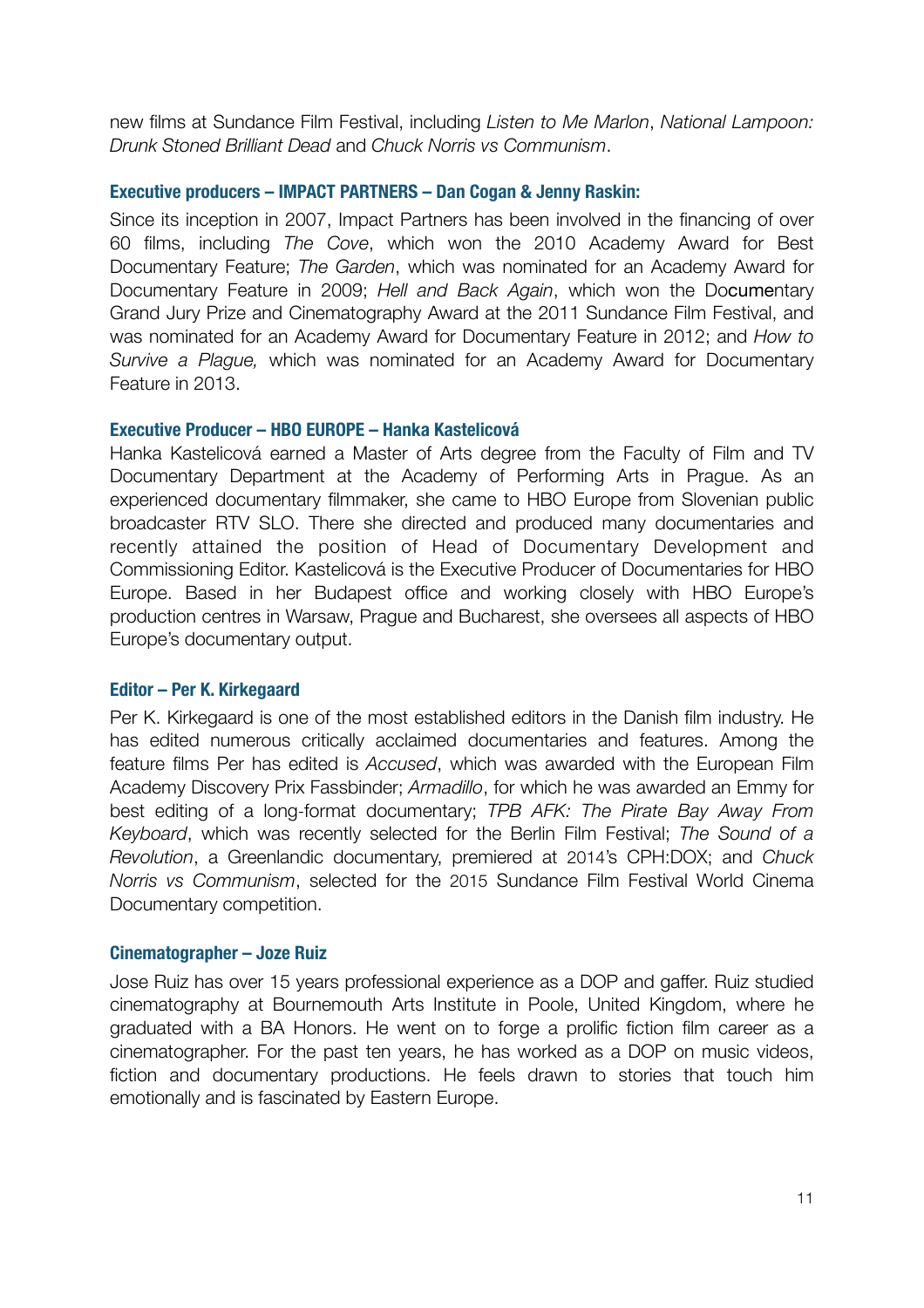#### **Composer – Anne Nikitin**

Anne Nikitin is an award-winning composer who has scored films ranging from actionpacked thrillers to emotional dramas, quirky comedies and epic natural history. In 2011, Nikitin scored *The Imposter*, the BAFTA-winning feature film directed by Bart Layton, produced by Film4 and A&E Indie Films. It premiered at the 2012 Sundance Film Festival before opening in cinemas worldwide. Other recent credits include the featurelength film *JFK: Seven Days That Made A President*; the hit TV series *Locked Up Abroad* for National Geographic Channel; *Wootton Bassett: The Town That Remembers*, directed by Henry Singer for BBC; *Paranormal Witness* for Syfy; and *America: The Story of Us*, a landmark series for The History Channel introduced by Barack Obama.

### **Composer – Rob Manning**

Rob Manning is a London-based film and television composer who has scored highprofile documentaries, lifestyle shows, hard-hitting factual films, as well as edgy comedies and commercials. He recently recorded with the Bratislava Symphony Orchestra for a four-part documentary series for Discovery International, to be broadcast later this year in over 200 countries worldwide.

# **FILM CREDITS**

#### DOCUMENTARY UNIT

**FEATURING** 

IRINA NISTOR TEODOR ZAMFIR MIRCEA COJOCARU

(IN ORDER OF APPEARANCE)

VLAD CRAIOVEANU MIHAI DOBROVOLSCHI ADRIAN SITARU PAUL STEFANESCU ALEXANDRU EREMIA DAN ALEXANDRU MIHNEA MIHALACHE-FIASTRU MARIANA COMANARU VOICHITA TOADER TUDOR CARANFIL MARIUS LAZAR CONSTANTIN FUGASIN IOAN GYURI PASCU SILVIU PRIGOANA EMILIAN URSE STEFAN TIRON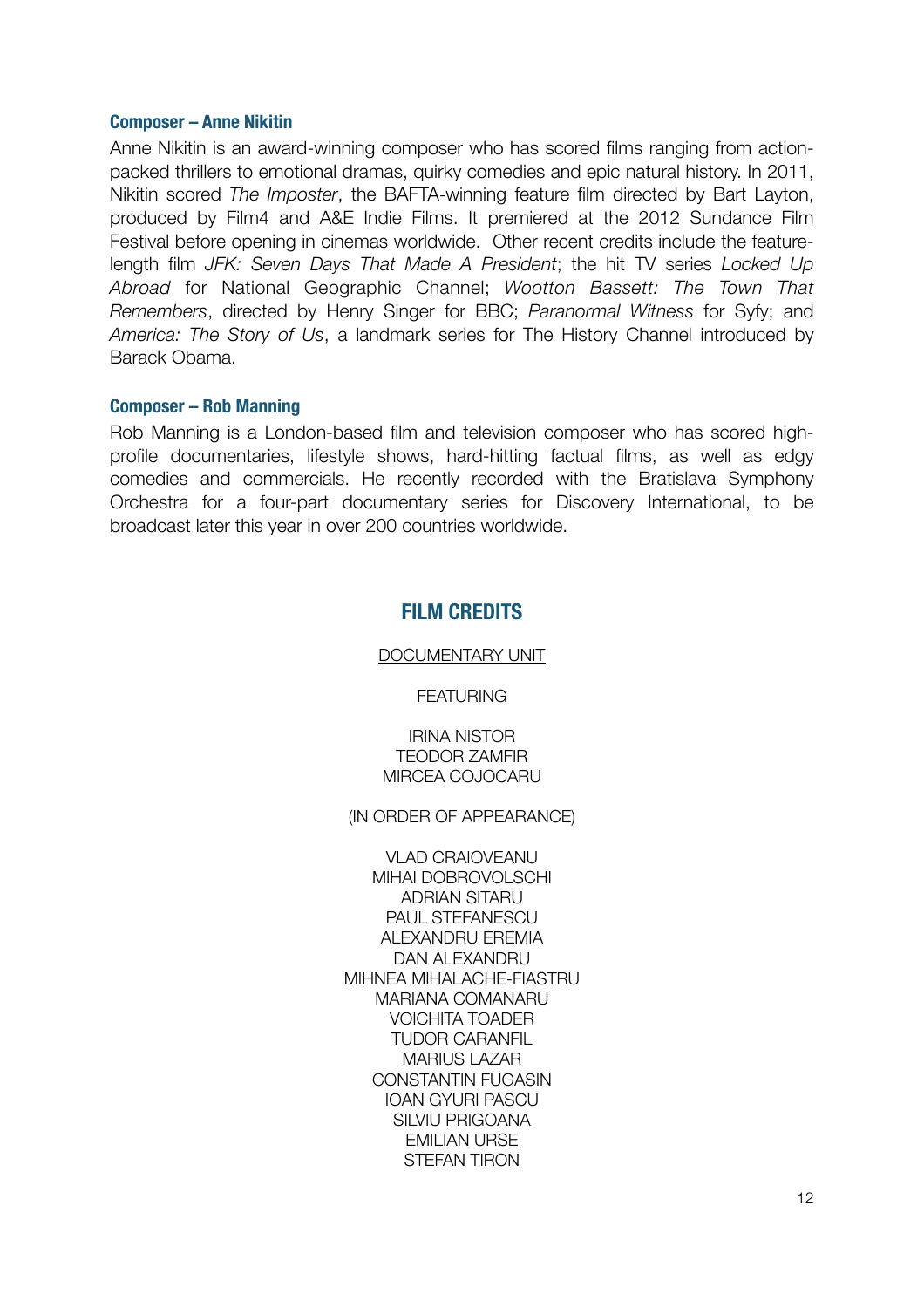CLAUDIU-MARIAN STEFANESCU LAVINIA STEFAN SIMION BARBU BOGDAN TUDOR MARIA-RAMONA VITAN OVIDIU VITAN VALERICA IVAN RADU GABRIEL DORU ANA LIVIU MAN SABIN-ALEXANDRU RIPAN CRISTIAN GRINDEAN DANIEL MOTORAN CRISTI LUCA MARIUS CHIVU COSMIN MANOLACHE VASILE DIHEL ISIDOR MARTINCA ION SOLOMON

LINE PRODUCER - MARA ADINA

#### DRAMA UNIT

 $\hspace{.1in} \bullet$ 

MAIN CAST

ANA MARIA MOLDOVAN- IRINA DAN CHIOREAN- ZAMFIR VALENTIN ONCU- MIRCEA

CRISTIAN STANCA- ORZAN PETRE BACIOIU- PETRULEA ELENA IVANCA- MRS CRISTEA FLORIN MIRCEA JR.- MIHAIES GAJZAGO ANDREI- IONESCU ILEANA NEGRU- MRS URSE CATALIN HERLO- STERIE MIRON MAXIM- BORDER OFFICER PETRE CRISTIAN BUT- DIHEL ATTILA VERES- MIHAI MATEI ROTARU- MARIAN ANDREA KALI- OTILIA TUDOR MESESAN – BOGDAN PAUL SOCOL- BARBU VLAD CORB- CRISTI DAVID STEFAN POTRA- RADU OANA PETREA- LAVINIA ROBERT KOCSIS- TRAIAN VLAD CALUGAREANU- PAUL NICU MIHOC- BORDER OFFICER GROZAVESCU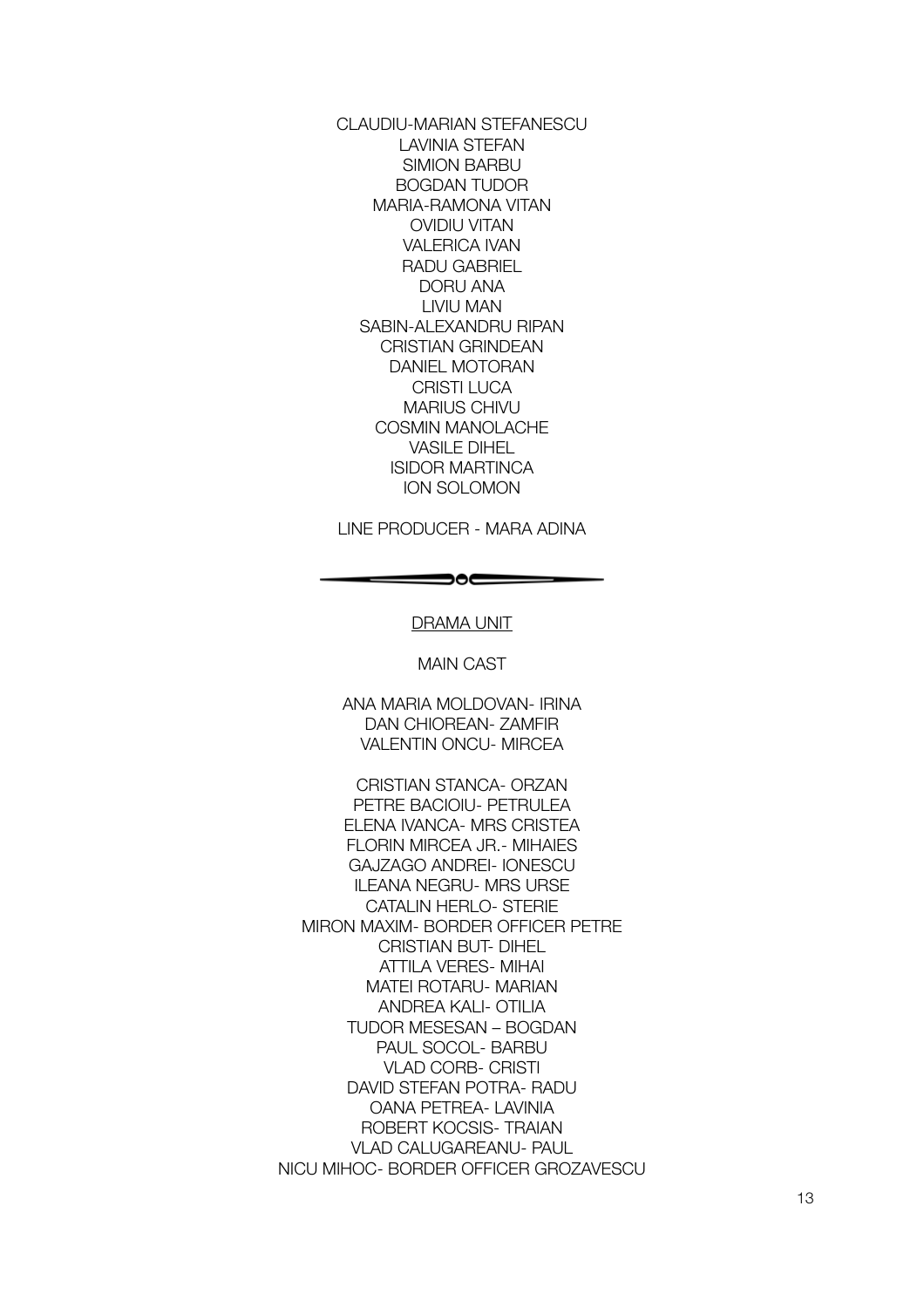LIVIU TOPUZU- ATTORNEY GENERAL IONESCU COSMIN MILCHIS- DRAGOMIR DAVID CHIOREAN- ALEX IRINA HABA- MIHAELA ADRIANA PETRUTA FILIP- TV STATION EMPLOYEE IOANA TEODORA NICOSCHI- TV STATION EMPLOYEE ALEXANDRU IOAN TOMA- TV STATION EMPLOYEE

LINE PRODUCER - MARA ADINA

SOUND RECORDIST - XAN MARQUEZ

COSTUME DESIGNER - CATALIN VALEAN COSTUME DESIGNER - ALINA MORAR

PRODUCTION DESIGNER - DANIELA CALUGAREANU PRODUCTION DESIGNER - HORATIU MIHAIU PRODUCTION DESIGNER - CAMELIA BOERESCU TUTLAN

 $\hspace{.05cm} \bullet$   $\hspace{.05cm}$   $\hspace{.05cm}$   $\hspace{.05cm}$   $\hspace{.05cm}$   $\hspace{.05cm}$   $\hspace{.05cm}$   $\hspace{.05cm}$   $\hspace{.05cm}$   $\hspace{.05cm}$   $\hspace{.05cm}$   $\hspace{.05cm}$   $\hspace{.05cm}$   $\hspace{.05cm}$   $\hspace{.05cm}$   $\hspace{.05cm}$   $\hspace{.05cm}$   $\hspace{.05cm}$   $\hs$ 

COMMISSIONING EDITOR WDR/ARTE - SABINE ROLLBERG PRODUCTION EXECUTIVE FOR PASSION PICTURES - GEORGE CHIGNELL PRODUCTION ASSISTANT FOR PASSION PICTURES - KATE PARKER ASSISTANT PRODUCER - DARA CARROLL ASSOCIATE PRODUCER - MARIA TZIKA

CO-EDITOR - ILINCA CALUGAREANU

PICTURE POST PRODUCTION PRODUCER - CHRIS RAYNER

VFX ARTISTS DEAN WYLES JASON FARROW

**GRAPHICS** DESIGN AND DIRECTION - ADAM PARRY LOGO ANIMATION - MATEUSZ NAPIERALSKI COMPOSITING AND ANIMATION - JOHNNY STILL

ORCHESTRATOR - TOM KILWORTH MUSIC PREPARATION - ALICE HUNTER, TOM KILWORTH MUSIC ASSISTANT – LAURA SMITH MUSIC CONSULTANT – TERRY DAVIES SOLO CELLO – PETER GREGSON FLUTES: CLARE ROBSON, JOSH BATTY CLARINETS: NEYIRE ASHWORTH, MARK CROOKS OBOE: JESS MOGRIDGE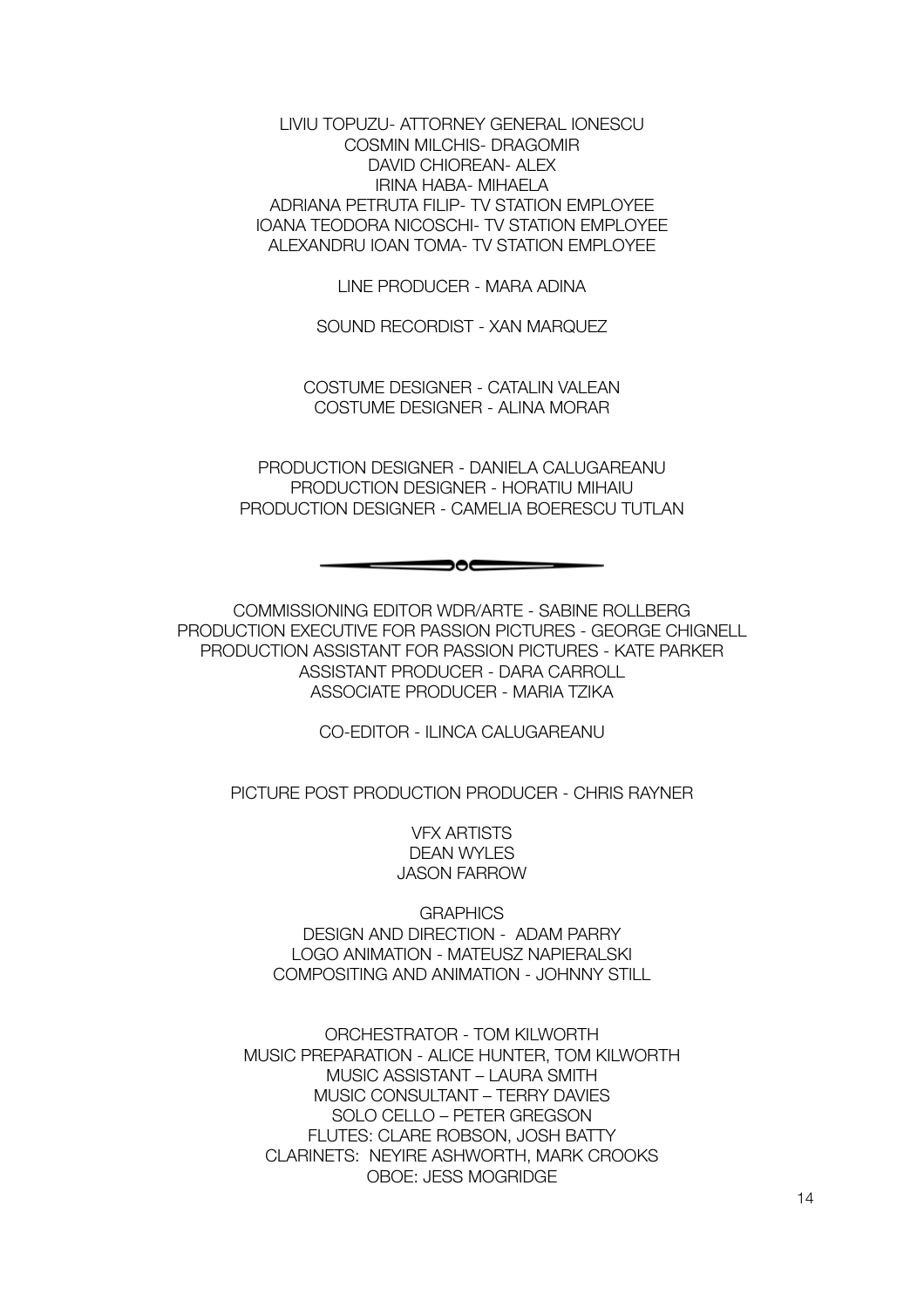BASSOON: COLIN SKINNER PIANO: JOHN HORLER SCORE MIXER – JOE RUBEL MIXED AT PIXEL, LONDON

LONDON RECORDING ENGINEER - PETE NORTH RECORDED AT DIVING DUCK RECORDINGS, LONDON ORCHESTRA LIVE RECORDINGS - KAMERATA KRONSTADT BRASOV ROMANIA CONDUCTOR - CRISTIAN OROSANU ROMANIA RECORDINGS ENGINEER - LIVIU ELEKES

ADDITIONAL MUSIC

"FARA SA VREI" WRITTEN AND PERFORMED BY MARGARETA PASLARU RECORDED LIVE AT MAMAIA FESTIVAL, 1975 WITH ORCHESTRA RADIOTELEVIZIUNII, CONDUCTOR SILE DINICU FROM MARGARETA PASLARU'S PERSONAL ARCHIVE

"PASIUNEA" WRITTEN AND PERFORMED BY MARGARETA PASLARU FROM: BUCURIA DE A CANTA, 2008 FUNDAŢIA RADIO ROMÂNIA, EDITURA CASA RADIO

> **SUBTITLES** TOM FOOT JONATHAN STANNERS

HISTORICAL CONSULTANT - MIHAI BURCEA

 $\Longrightarrow$ 

MADE WITH THE GENEROUS SUPPORT OF IMPACT PARTNERS AND ITS FOLLOWING MEMBERS: BARBARA DOBKIN, NINA & DAVID FIALKOW, PIERRE HAUSER, BILL & EVA PRICE, AND KATRINA VANDEN HEUVEL

> SUNDANCE INSTITUTE DOCUMENTARY FILM PROGRAM DOK INCUBATOR

WITH THE SUPPORT OF: PRIMĂRIA MUNICIPIULUI CLUJ-NAPOCA CONSILIUL LOCAL AL MUNICIPIULUI CLUJ-NAPOCA TOM FOOT SC WATTECH SYSTEMS SRL S.C. REMARUL 16 FEBRUARIE & MARTA AURORI VILA TATARU - CLUJ NAPOCA RCC RATIU FOUNDATION - FUNDATIA RATIU BIBLIOTECA ACADEMIEI - BOGDAN CRACIUN & ZITA HAIDUC

TV ARCHIVE COURTESY OF SRTV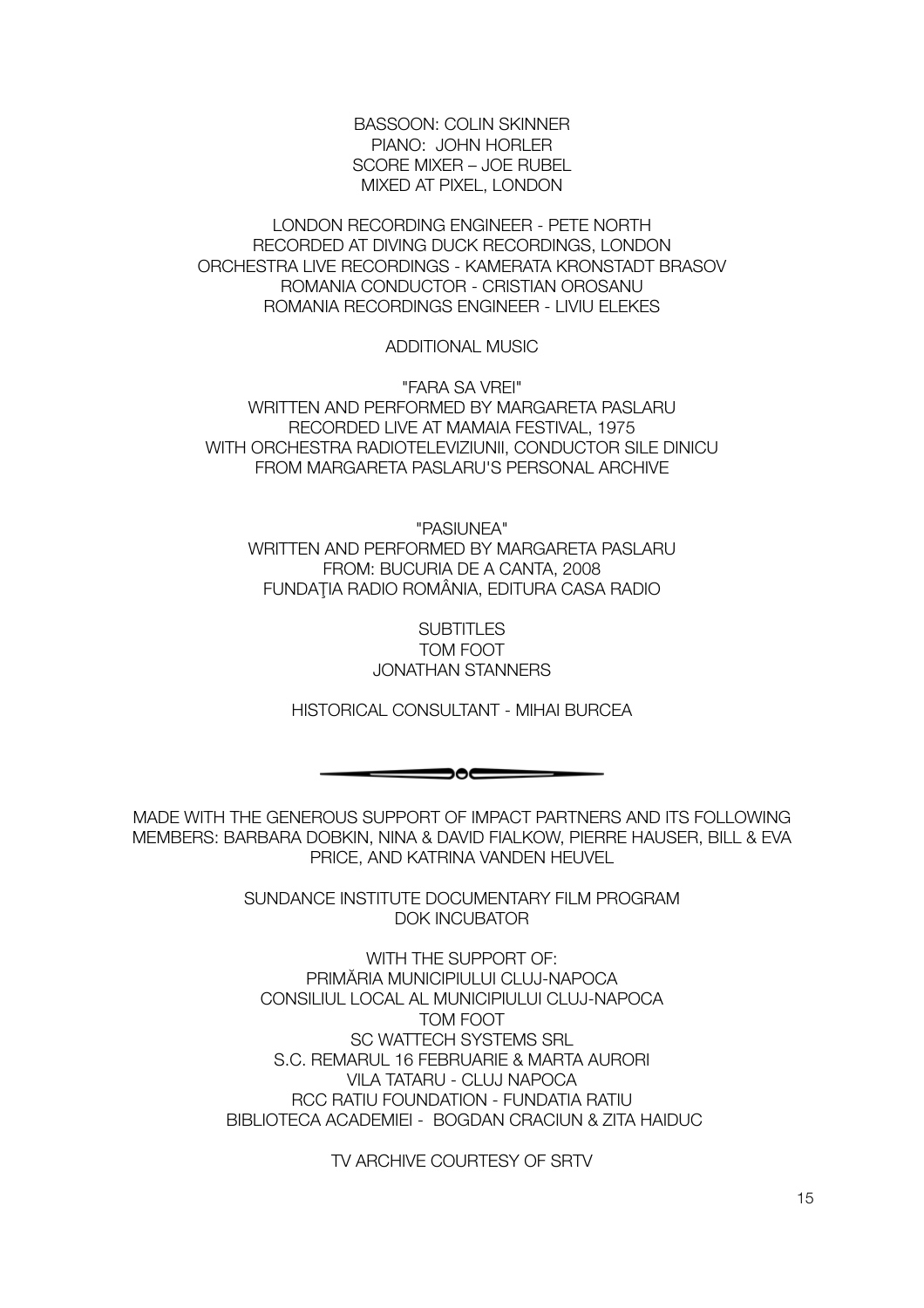ADDITIONAL PERSONAL ARCHIVE COURTESY OF PAUL COZIGHIAN

WITH APPRECIATION TO THE MANY OWNERS OF MOTION PICTURES, TELEVISION SHOWS AND STILL PHOTOGRAPHS THAT MADE IT TO 1980'S ROMANIA.

DIRTY DANCING (1987) DIRECTED BY EMILE ARDOLINO COURTESY OF VESTRON PICTURES AND GREAT AMERICAN FILMS LIMITED PARTNERSHIP

> ONCE UPON A TIME IN AMERICA (1984) DIRECTED BY SERGIO LEONE COURTESY OF WARNER BROS. AND THE LADD COMPANY

9&1/2 WEEKS (1986) DIRECTED BY ADRIAN LYNE COURTESY OF METRO-GOLDWYN-MAYER AND PRODUCERS SALES ORGANIZATION

LAST TANGO IN PARIS (1972) DIRECTED BY BERNARDO BERTOLUCCI COURTESY OF UNITED ARTISTS AND PEA PREDOZIONI EUROPEE ASSOCIATE S.A.S.

FIRST BLOOD (1982) DIRECTED BY TED KOTCHEFF COURTESY OF ORION PICTURES AND ANABASIS INVESTMENTS N.V

FIRST BLOOD PART II (1985) DIRECTED BY GEORGE P. COSMATOS COURTESY OF TRISTAR PICTURES AND ANABASIS INVESTMENTS

TERMINATOR (1984) DIRECTED BY JAMES FRANCIS CAMERON COURTESY OF ORION PICTURES AND HEMDALE PACIFIC WESTERN BLUE LAGOON (1980) DIRECTED BY RANDAL KLEISER COURTESY OF COLUMBIA PICTURES AND WARNER- COLUMBIA FILMS

ALIEN (1979) DIRECTED BY RIDLEY SCOTT COURTESY OF 20TH CENTURY FOX AND BRANDYWINE PRODUCTIONS

PRETTY WOMAN (1990) DIRECTED BY GARRY MARSHALL COURTESY OF BUENA VISTA PICTURES AND TOUCHSTONE PICTURES

GORKY PARK (1983) DIRECTED BY MICHAEL APTED COURTESY OF ORION PICTURES AND EAGLE ASSOCIATES

BODY DOUBLE (1984) DIRECTED BY BRIAN DE PALMA COURTESY OF COLUMBIA PICTURES AND DELPHI II PRODUCTIONS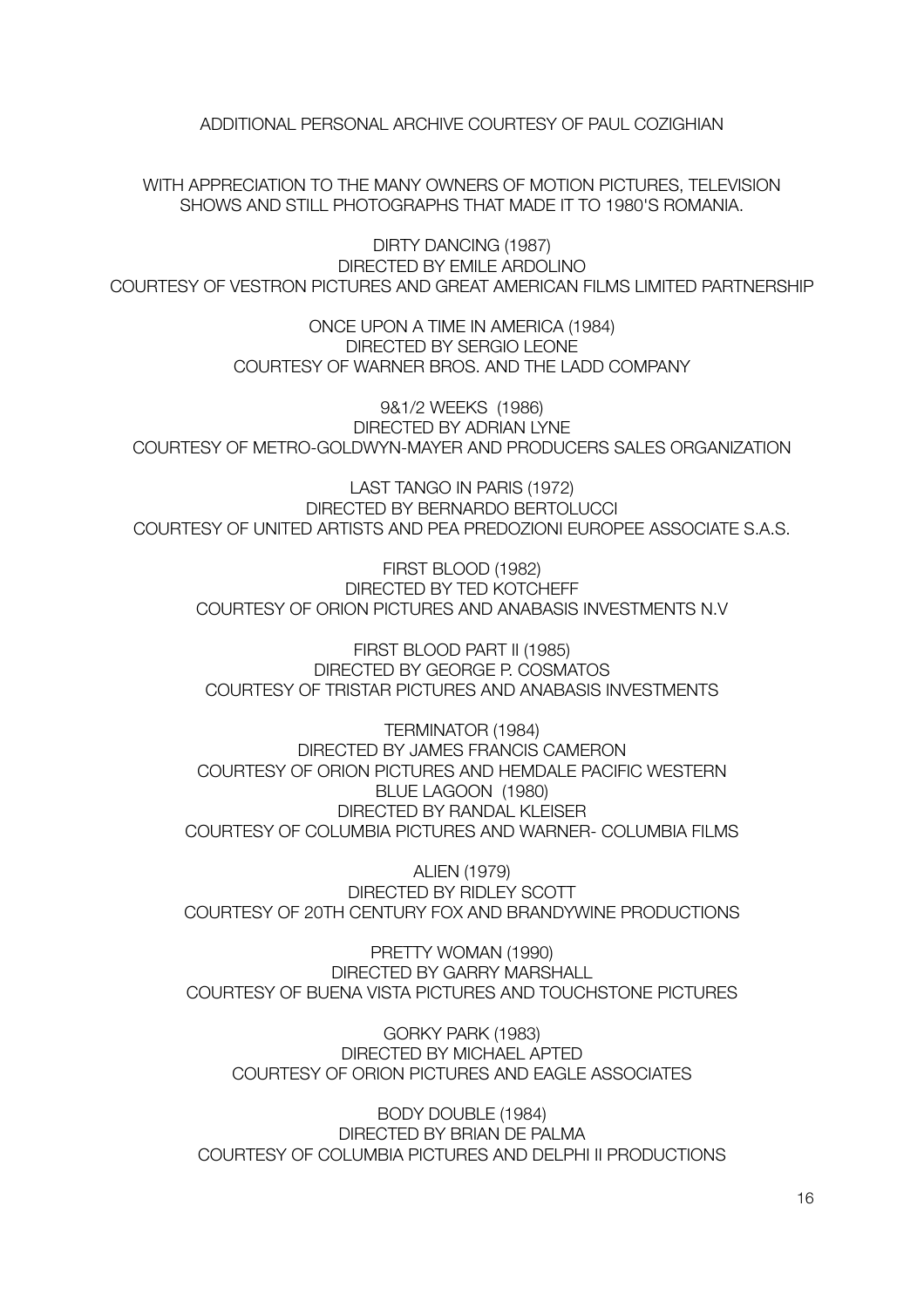LONE WOLF MCQUADE (1983) DIRECTED BY STEVE CARVER COURTESY OF ORION PICTURES MGM AND EL PASO

DR ZHIVAGO (1965) DIRECTED BY DAVID LEAN COURTESY OF METRO- GOLDWYN-MAYER AND SOSTAR S.A.

> ABOVE THE LAW (1988) DIRECTED BY ANDREW DAVIS COURTESY OF WARNER BROS.

BLOOD SPORT (1988) DIRECTED BY NEWT ARNOLD COURTESY OF THE CANNON GROUP AND GOLAN- GLOBUS

ROCKY (1976) DIRECTED BY JOHN G. AVILDSEN COURTESY OF UNITED ARTISTS AND CHARTOFF-WINKLER PRODUCTIONS

> SCARFACE (1983) DIRECTED BY BRIAN DE PALMA COURTESY OF UNIVERSAL PICTURES

THE EXORCIST (1973) DIRECTED BY WILLIAM FRIEDKIN COURTESY OF WARNER BROS. AND HOYA PRODUCTIONS

 LOCK-UP (1989) DIRECTED BY JOHN FLYNN COURTESY OF TRISTAR PICTURES AND GORDON COMPANY

SILKWOOD (1983) DIRECTED BY MIKE NICHOLS COURTESY OF 20TH CENTURY FOX AND ABC MOTION PICTURES

BEVERLY HILLS COP (1984) DIRECTED BY MARTIN BREST COURTESY OF PARAMOUNT PICTURES AND EDDIE MURPHY PRODUCTIONS

TAXI DRIVER (1976) DIRECTED BY MARTIN SCORSESE COURTESY OF COLUMBIA PICTURES AND BILL/PHILIPS, ITALO/JUDEO PRODUCTIONS

CONDORMAN (1981) DIRECTED BY CHARLES JARROTT COURTESY OF BUENA VISTA DISTRIBUTION AND WALT DISNEY PRODUCTIONS

THE MAN WHO HAUNTED HIMSELF (1970) DIRECTED BY BASIL DEARDEN COURTESY OF WARNER-PATHE AND ASSOCIATED BRITISH PICTURE CORPORATION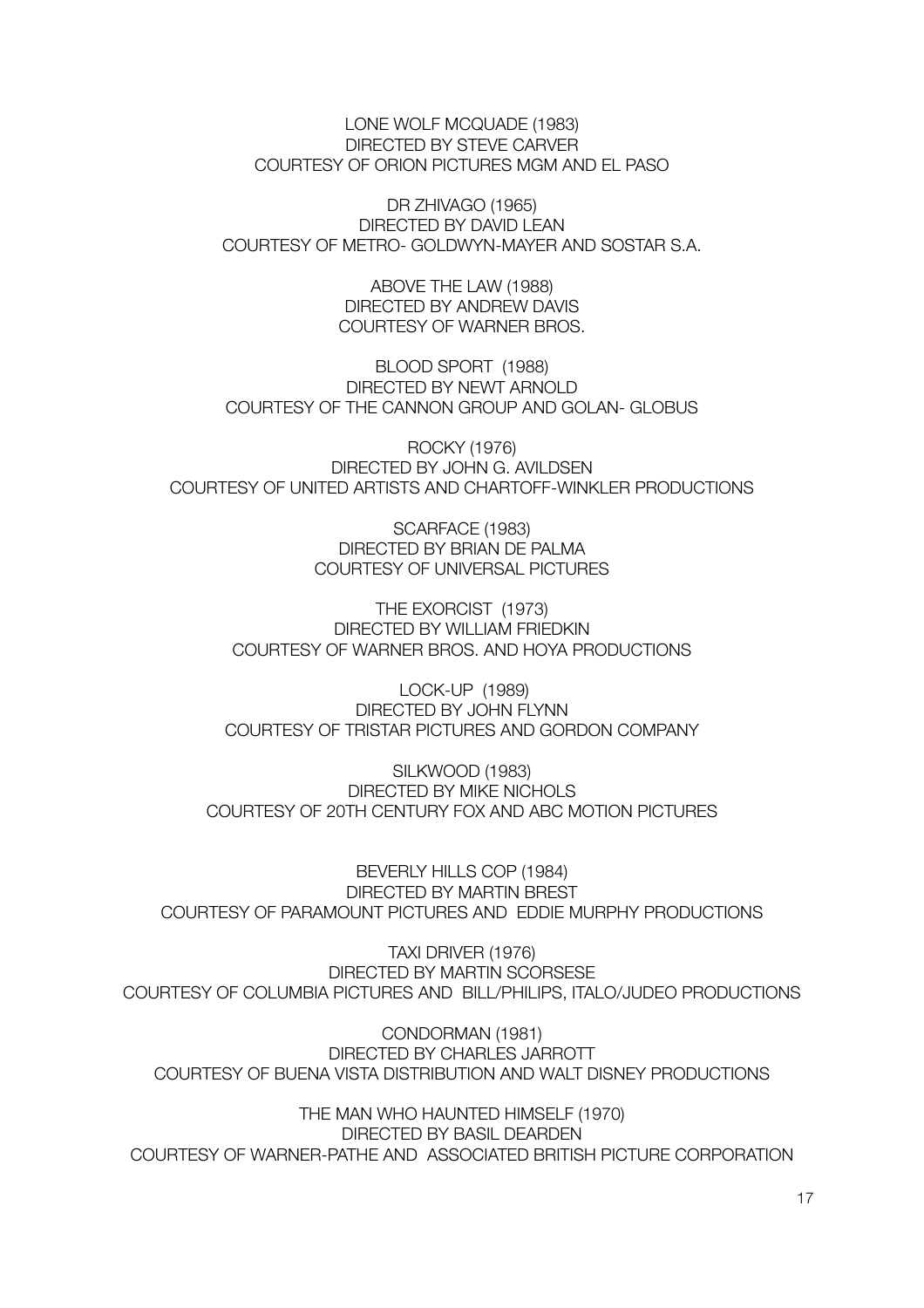#### BACK TO THE FUTURE (1985) DIRECTED BY ROBERT ZEMECKIS COURTESY OF UNIVERSAL PICTURES AND AMBLIN ENTERTAINMENT

BREAKIN' (1984) DIRECTED BY JOEL SILBERG COURTESY OF METRO-GOLDWYN-MAYER AND BY GOLAN –GLOBUS PRODUCTIONS

> SHOCK TREATMENT (1981) DIRECTED BY JIM SHARMAN COURTESY OF 20TH CENTURY FOX FILM CORPORATION

PURPLE RAIN (1984) DIRECTED BY ALBERT MAGNOLI COURTESY OF WARNER BROS. AND PURPLE FILMS

WHO'S THAT GIR (1987) DIRECTED BY JAMES FOLEY COURTESY OF WARNER BROS. AND GUBER-PETERS COMPANY

MALIBU BIKINI SHOP (1986) DIRECTED BY DAVID WECHTER COURTESY OF INTERNATIONAL CINEMA AND ROMAX PRODUCTIONS

> MARATHON MAN (1976) DIRECTED BY JOHN SCHLESINGER COURTESY OF PARAMOUNT PICTURES

WHEN HARRY MET SALLY (1989) DIRECTED BY ROB REINER COURTESY OF COLUMBIA PICTURES AND CASTLE ROCK ENTERTAINMENT

> DIE HARD (1988) DIRECTED BY JOHN MCTIERNAN COURTESY OF 20TH CENTURY FOX AND SILVER PICTURES

KING OF COMEDY (1983) DIRECTED BY MARTIN SCORSESE COURTESY OF 20TH CENTURY FOX AND EMBASSY INTERNATIONAL

KNIGHTRIDER - EPISODE KNIGHT MOVES (1983) DIRECTED BY CHRISTIAN I. NYBY II COURTESY OF NBC UNIVERSAL AND GLEN A. LARSON PRODUCTIONS

CYBORG (1989) DIRECTED BY ALBERT PYUN COURTESY OF METRO-GOLDWYN-MAYER AND THE CANNON GROUP

RETURN TO EDEN (1983) DIRECTED BY JOHN POWER, TIM BURSTALL, KEVIN DOBSON, ARCH NICHOLSON COURTESY OF HANNA BARBERA AND MIDGET ENTERTAINMENT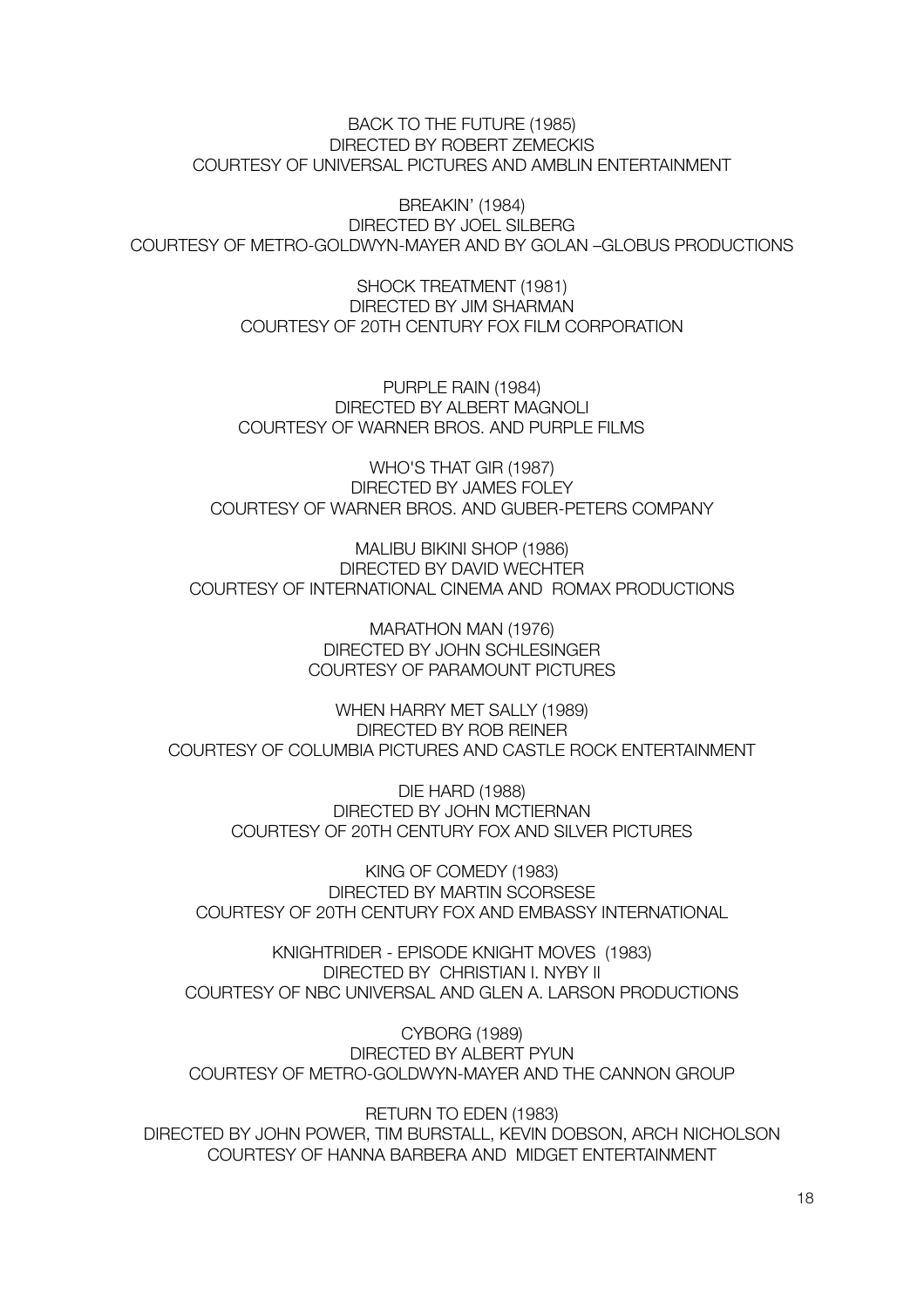HANNA'S WAR (1988) DIRECTED BY MENAHEM GOLAN COURTESY OF CANNON FILMS AND GOLAN-GLOBUS PRODUCTIONS

MISSING IN ACTION (1985) DIRECTED BY LANCE HOOL COURTESY OF THE CANNON GROUP MGM AND PARAMOUNT PICTURES

DELTA FORCE (1986) DIRECTED BY MENAHEM GOLAN COURTESY OF THE CANNON GROUP AND GOLAN-GLOBUS

SHOGUN (1980) DIRECTED BY JERRY LONDON COURTESY OF TOHO COMPANY AND PARAMOUNT TELEVISION

ENTER THE DRAGON (1973 DIRECTED BY ROBERT CLOUSE COURTESY OF WARNER BROS. AND CONCORD PRODUCTION INC.

AN OFFICER AND A GENTLEMAN (1982) DIRECTED BY TAYLOR HACKFORD COURTESY OF PARAMOUNT PICTURES AND LORIMAR PRODUCTIONS

CONAN THE BARBARIAN (1982) DIRECTED BY JOHN MILIUS COURTESY OF UNIVERSAL PICTURES, 20TH CENTURY FOX AND DINO DE LAURENTIIS **CORPORATION** 

RED SONJA (1985) DIRECTED BY RICHARD FLEISCHER COURTESY OF MGM/UA ENTERTAINMENT COMPANY AND DINO DE LAURENTIIS **COMPANY** 

> KARATE KID (1984) DIRECTED BY JOHN G. AVILDSEN COURTESY OF COLUMBIA PICTURES

FEMALE REPORTER (1989) DIRECTED BY HOI MANG COURTESY OF GOLDEN HARVEST COMPANY AND BO HO FILM COMPANY LTD.

> QUO VADIS (1951) DIRECTED BY MERVYN LEROY COURTESY OF METRO-GOLDWYN-MAYER NINJA 8: WARRIORS OF FIRE (1987) DIRECTED BY GODFREY HO. COURTESY OF FILMARK INTERNATIONAL LTD.

BRAZIL (1985) DIRECTED BY TERRY GILLIAM COURTESY OF UNIVERSAL PICTURES, 20TH CENTURY FOX AND EMBASSY INTERNATIONAL PICTURES N.V.